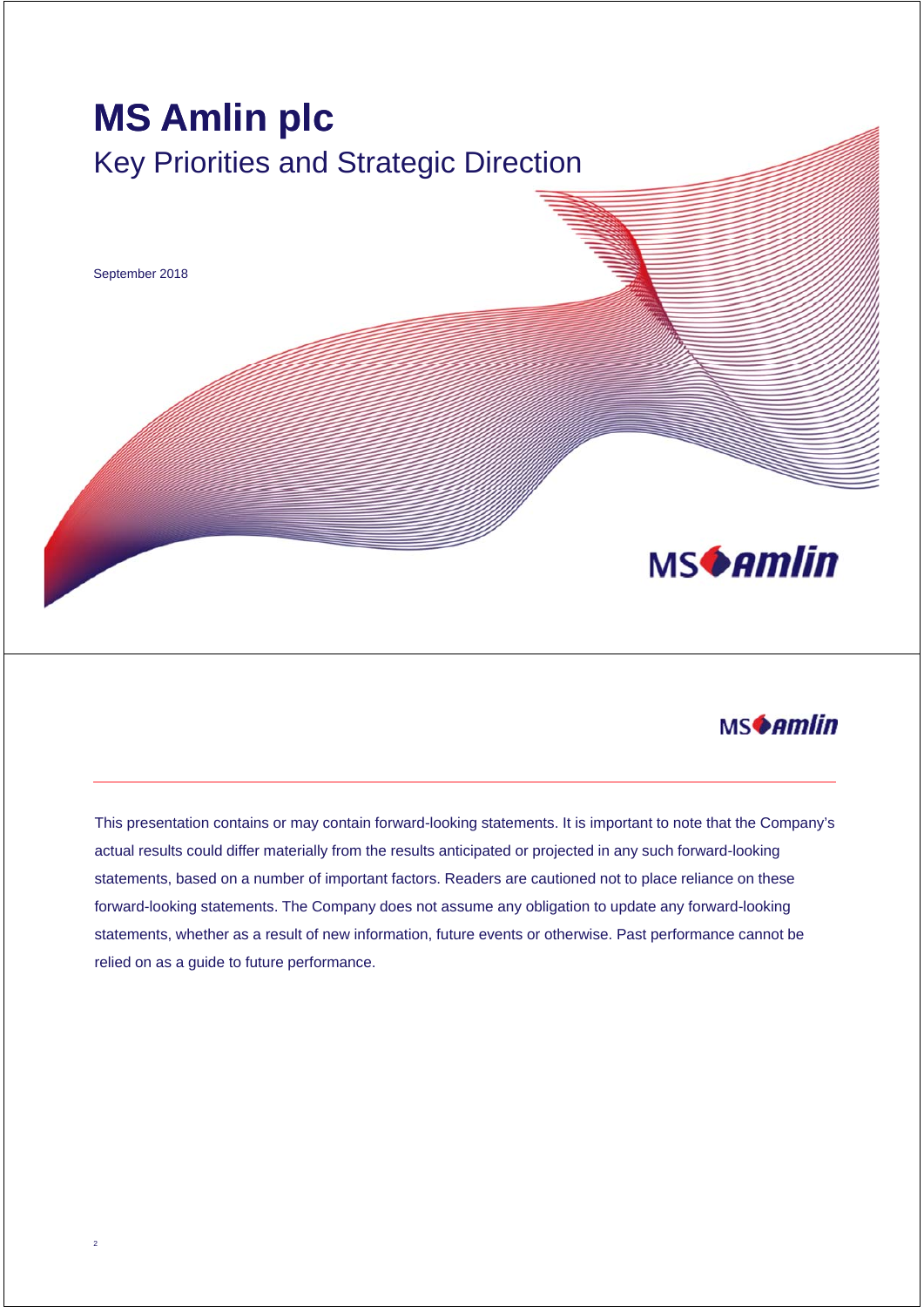# **MS Amlin CEO and CFO**





Simon Beale became CEO in April 2018. Prior to this he was MS Amlin's Chief Underwriting Officer. Having joined the Group in 1994 he headed Amlin's Marine business from 2001 to 2009 and was Underwriting Director of Amlin London from 2008 to 2012. He has been a Director of MS Amlin PLC since 2011 and MS Amlin Underwriting Limited since 2000.

Since joining the Lloyd's market in 1984 he became a recognised international leader in Marine Hull underwriting. He has served on various insurance market bodies and in 2018 he was elected to serve a third three year term on the Council of Lloyd's and is currently a Deputy Chairman.



3

4

John Worth joined MS Amlin as CFO in November 2017, having previously been the CFO of The Co-operative Bank plc, where he led a successful financial re-structuring. Prior to this, he worked as the CFO of two listed global insurers, Hiscox and Aspen. Before this, he was Group Financial Controller of Barclays plc, a partner with Ernst & Young LLP, and served in various leadership roles at Prudential UK/Europe, including Head of Risk and then Head of IT, as well as being seconded to the UK's Financial Services Authority.

John started his career with PwC, where his experience included two years working for the firm's Tokyo office in its management consultancy division.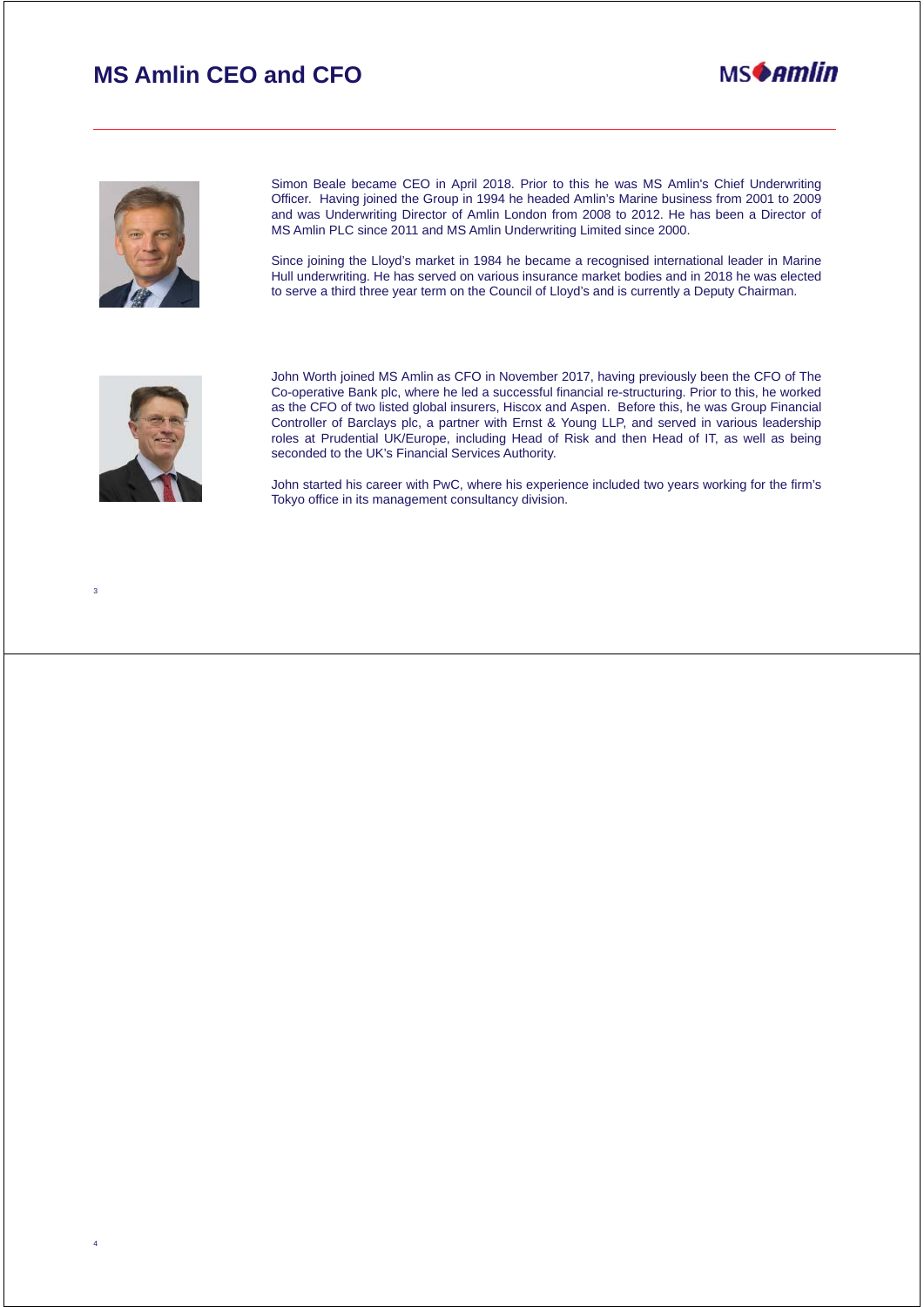# **Agenda**



|                                           | <b>Presenter</b>   |
|-------------------------------------------|--------------------|
| Introduction to MS Amlin                  | <b>Simon Beale</b> |
| Current Status and Key Priorities in 2018 | John Worth         |
| <b>Market Trends</b>                      | <b>Simon Beale</b> |
| <b>MS Amlin Strategic Direction</b>       | <b>Simon Beale</b> |
| Summary                                   | <b>Simon Beale</b> |



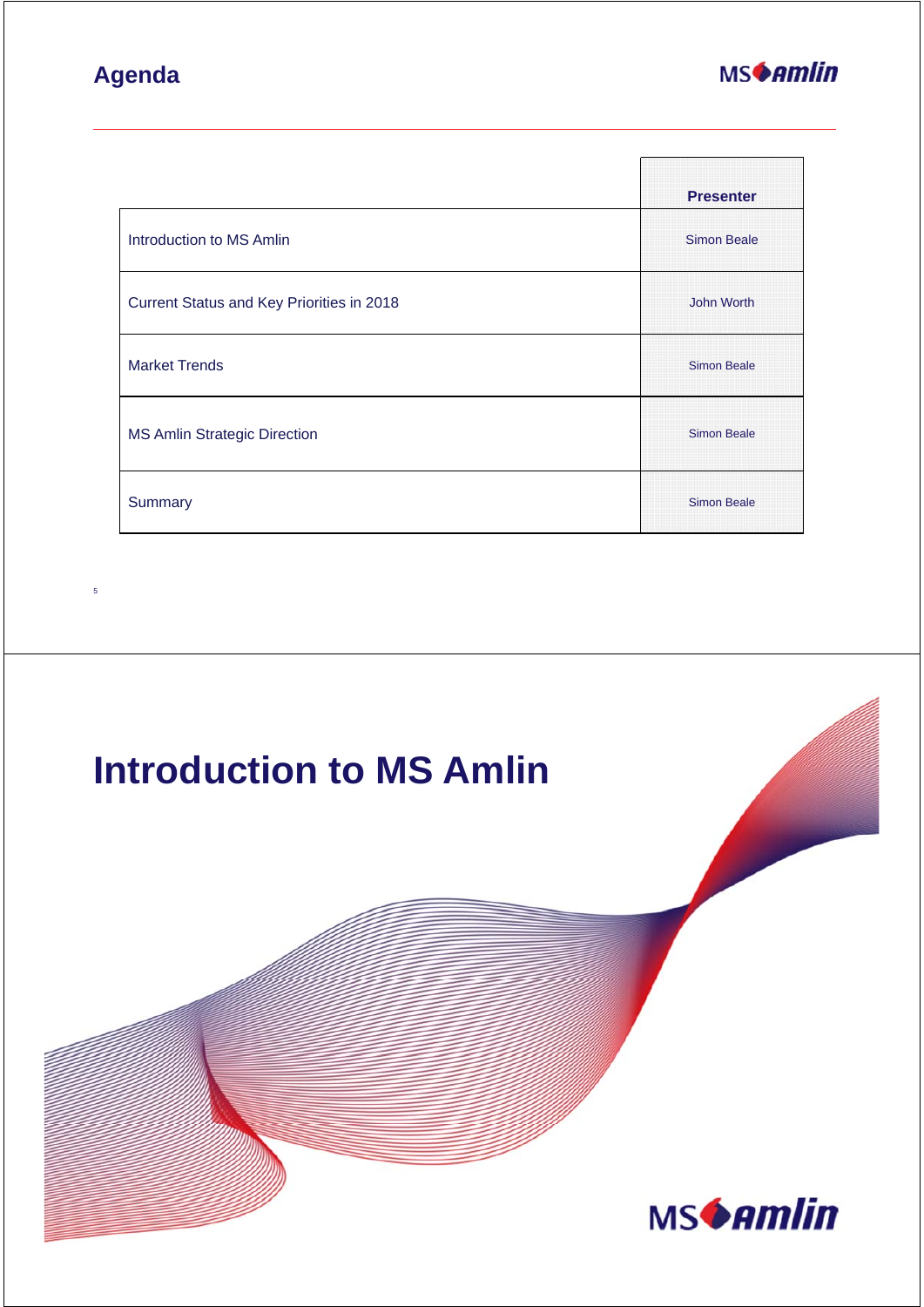

- A proud history
- Wide product capability
- Wide distribution relationships
- Flexibility across multiple platforms
- Strong position in Lloyd's
- Broad geographic reach £3.4bn GWP (2017)







# **The MS Amlin Brand**

We deliver continuity in an uncertain world

#### **Continuity is:**

7

- •Long-term stability backed by superior financial strength
- •The confidence that comes from a quality track record
- •Delivering on our commitments
	- to our clients that if an adverse event happens we willingly pay claims so that they can continue with their business
	- to our people to continue to be a great company to work for; one that will continue to attract, develop and retain the best people
	- to our shareholders to be a strong, long-term source of return.



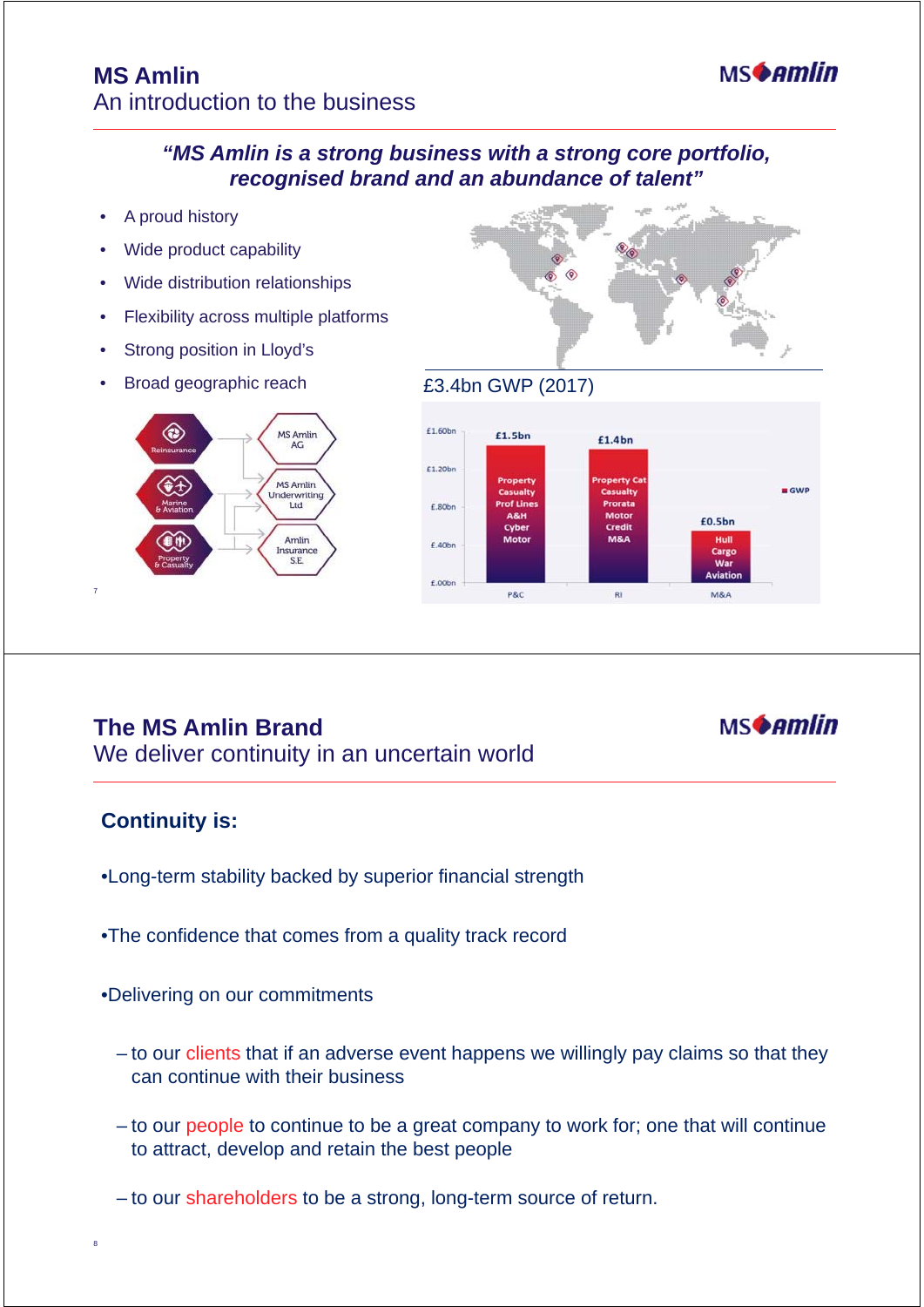

# **2017** Integration in difficult market conditions



#### **2017, the first full year of the integrated business resulted in:**

- £3.4bn Gross written premium
- Supported by 2,200 people
- Working across 26 locations

#### **3 major factors leading to underwriting loss:**

- Catastrophe loss 2017 was one of the highest-ever catastrophe years
- Higher attritional and medium size losses
- Strengthening of reserves as a result of growth in casualty and specific underperformance

#### **Prudent and appropriate reserving**

- During 2017 our best estimate reserves increased
- The increase in the proportion of Incurred But Not Reported reserves largely reflects our recent growth in long-tail lines which has seen a significant strengthening of our reserve position

#### **Investments**

- Solid investment return of 3.2%
- Assets under management increased to £6.4bn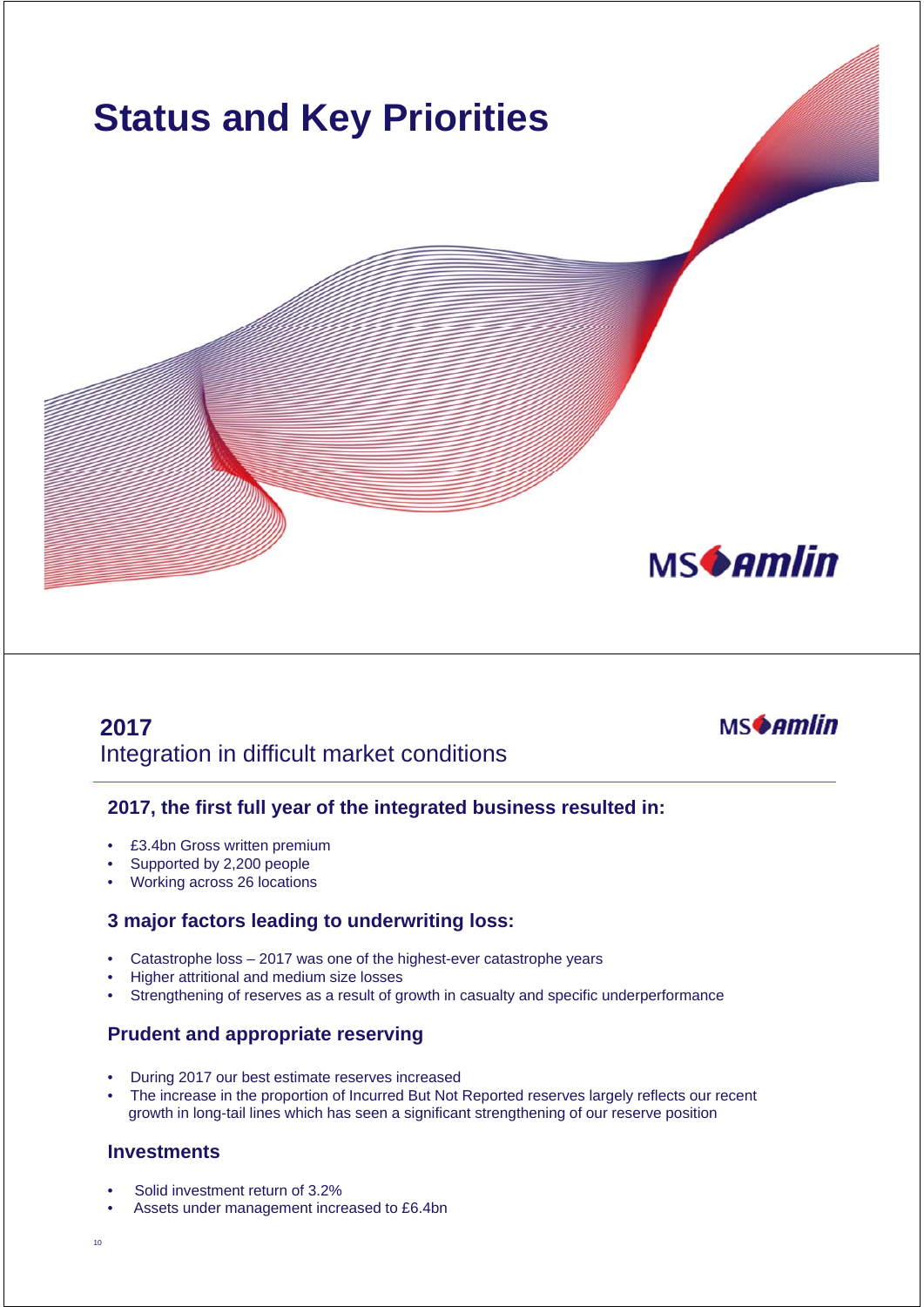### **2018 Key Priorities** Our response to the 2017 result focuses on four key areas



# **2018 Performance On Track**



**MSAmlin** 

|                                               | Q1 Actuals<br>£m |
|-----------------------------------------------|------------------|
| Net written premium                           | 1,313            |
| Net earned premium                            | 755              |
| Net claims Incurred                           | (479)            |
| Acquisition costs & UW<br>expenses            | (267)            |
| <b>Result attributable to</b><br>underwriting | $\overline{2}$   |
| Investment return                             | 33               |
| <b>Result after tax</b>                       | O                |
| <b>Claims ratio</b>                           | 63%              |

- Premium income in line with expectations; overall rate increases of 3.5%
- Re-allocated capital to more profitable classes
- Action taken to reduce expense base
- Annualised investment return of 1.2%, lower than anticipated but ahead of peers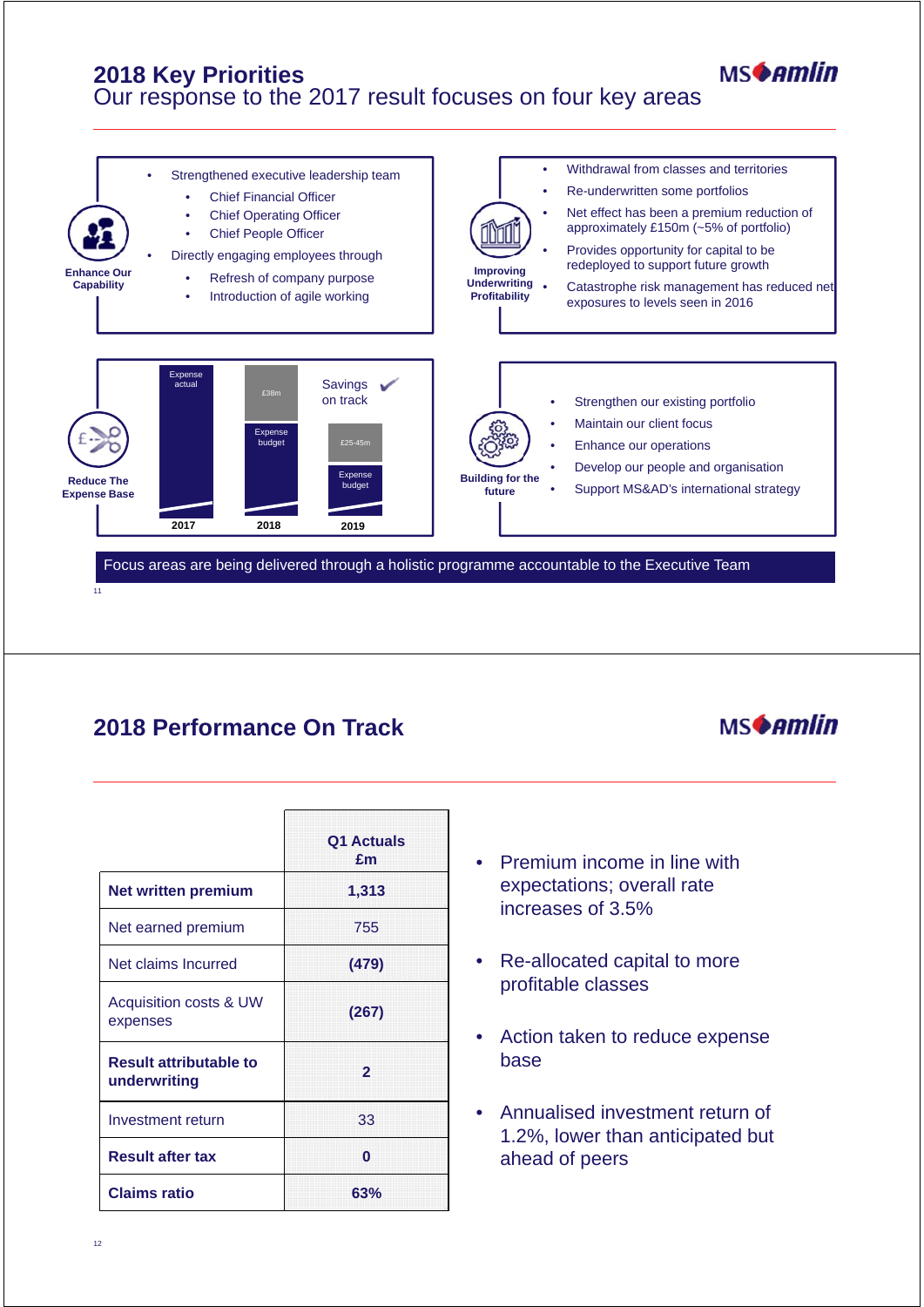

#### **Market Trends** Taking advantage of change

#### Trends & Competitive **Environment**

Depressed margins

Continued capital influx

Competitor and distributor consolidation

Technology driven disruption

Rapidly evolving client needs

Pressurised expense base

Lloyd's market evolution

Brexit

#### Implications & **Opportunities**

**MSAmlin** 

Scale & investment matters

Flexible capital solutions

Technology enabled efficiencies

Early adopter advantage

Retain relevancy and contact

New insights from integrated data

More complex risk solutions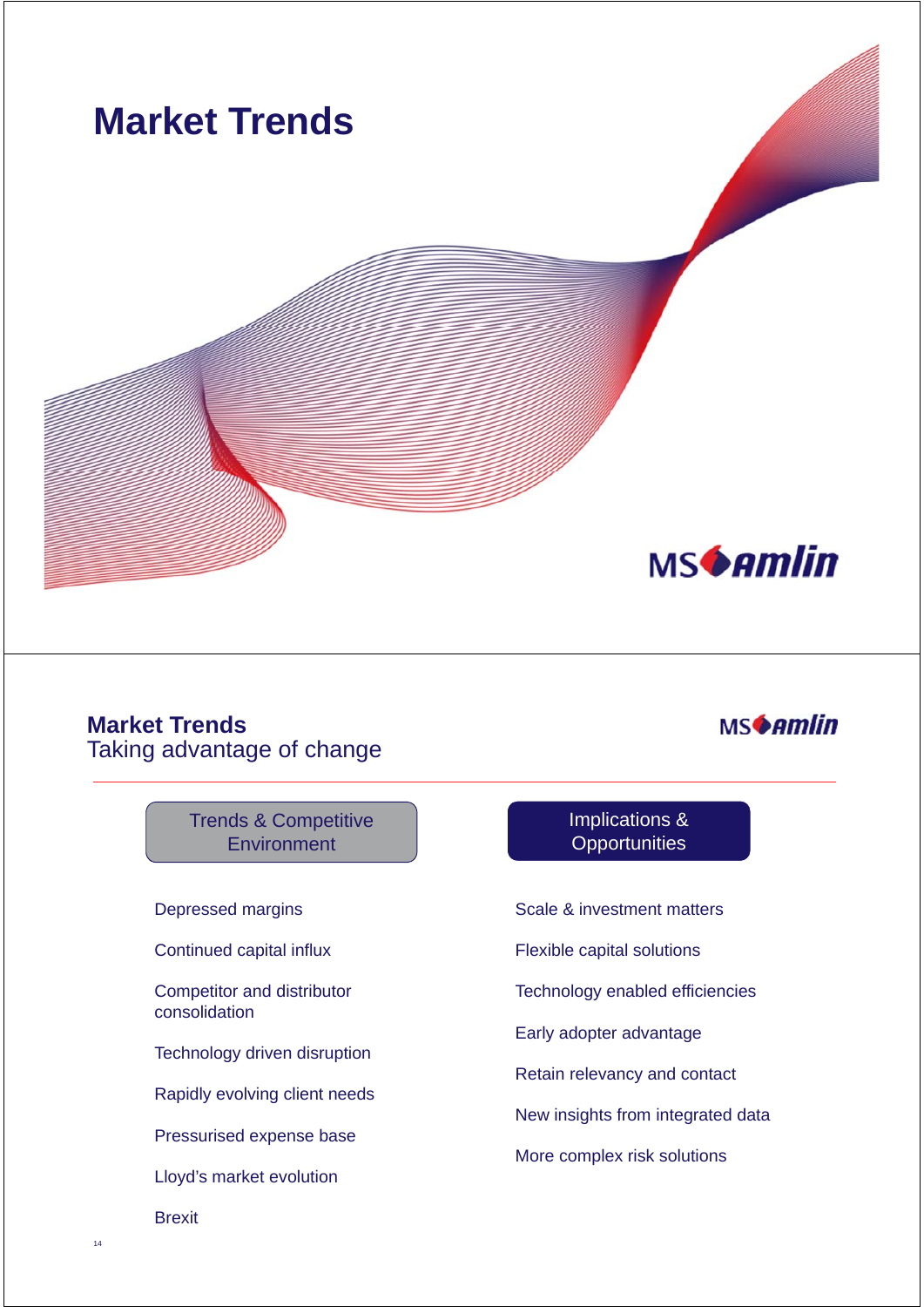# **Strong Position In The Lloyd's Market**



**MSAmlin** 

- Lloyd's is the world's largest specialty insurance market, underwriting risks across the globe and generating £33bn of gross written premium.
- It has secured this by creating a unique hub of insurance expertise and secure capital using a globally recognised brand
- Lloyd's has a programme in place to continue to modernise and innovate in order to remain the world's leading speciality insurance market.



- MS Amlin is the 2<sup>nd</sup> largest syndicate and is well placed to continue to take advantage of this marketplace.
- 62% of MS Amlin's business is in Lloyd's but other platforms MS AG & AISE provide other options

15

# **Brexit** MS Amlin is well positioned for any Brexit scenario

- Flexible capital bases (Lloyd's and AISE) provide optionality and continuity to clients in the event of a hard or no-deal Brexit
- MS Amlin's application to re-domicile its European capital base (AISE) to Brussels has been agreed by the Belgian regulator
- Global headquarters will remain in London

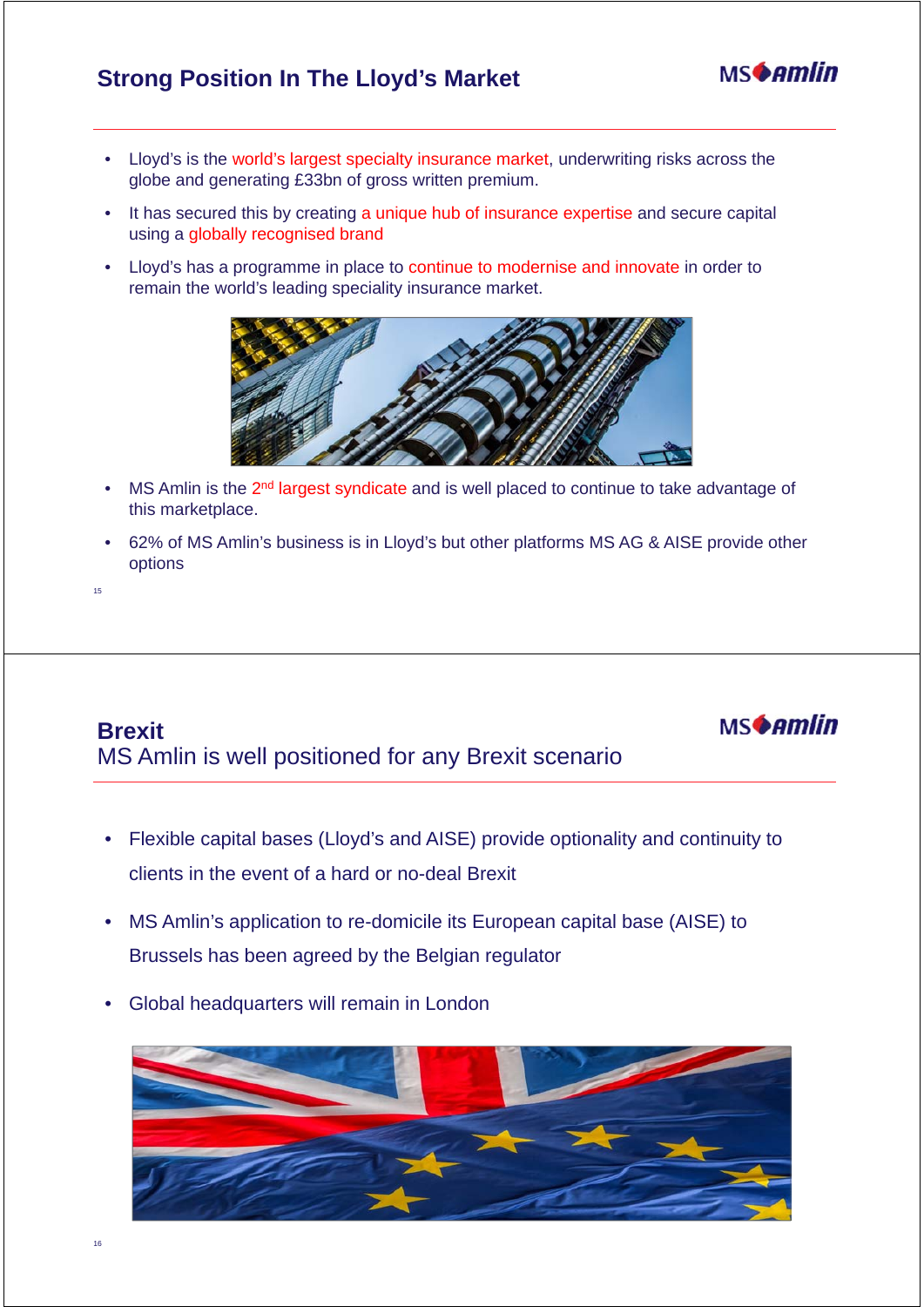# **Evolution of Digital Innovation at MS Amlin**



From awareness (2015) to:

<sub>17</sub>

- learning via MS Amlin Edge testing innovation concepts and assessing their value (2016)
- early value from Robotics (centre of expertise), data analytics, Blockchain (Insurwave) (2017)
- lead the MSI Digital Working Group (2018)



# **MS Amlin Strategic DirectionMSGAMIN**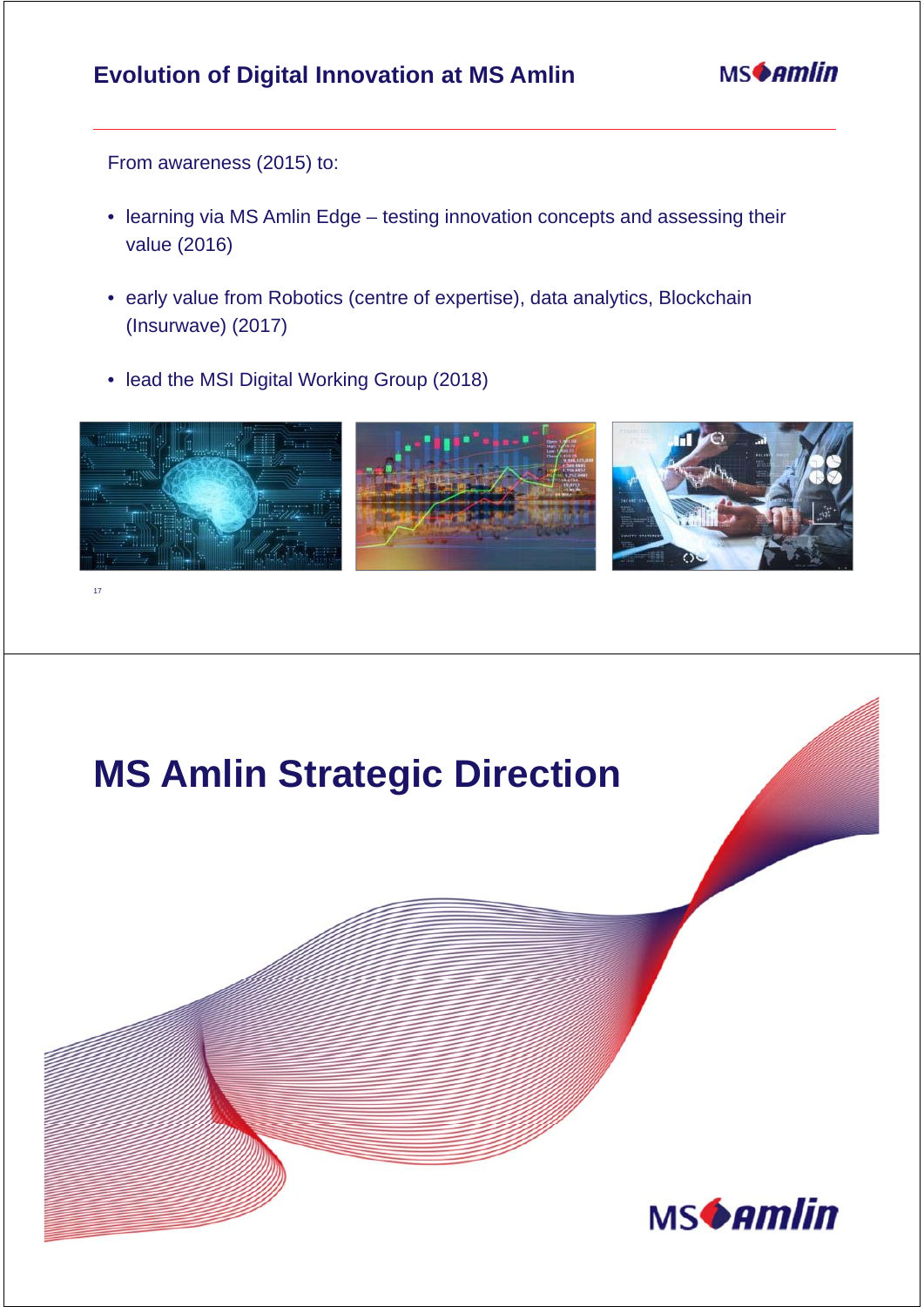# **Preparing For The Future**

Strategic direction



**MSAmlin** 

#### **Strong Business Fundamentals**

- •Exceptional client portfolio
- •Broad product range
- •Global reach
- •Diverse distribution relationships
- •Platform optionality
- •Expertise

19

•MS&AD's international growth engine

#### **Strengthen our existing portfolio**

**Maintain our client focus**

**Enhance our operations**

**Develop our people and organisation**

## **Reinsurance**

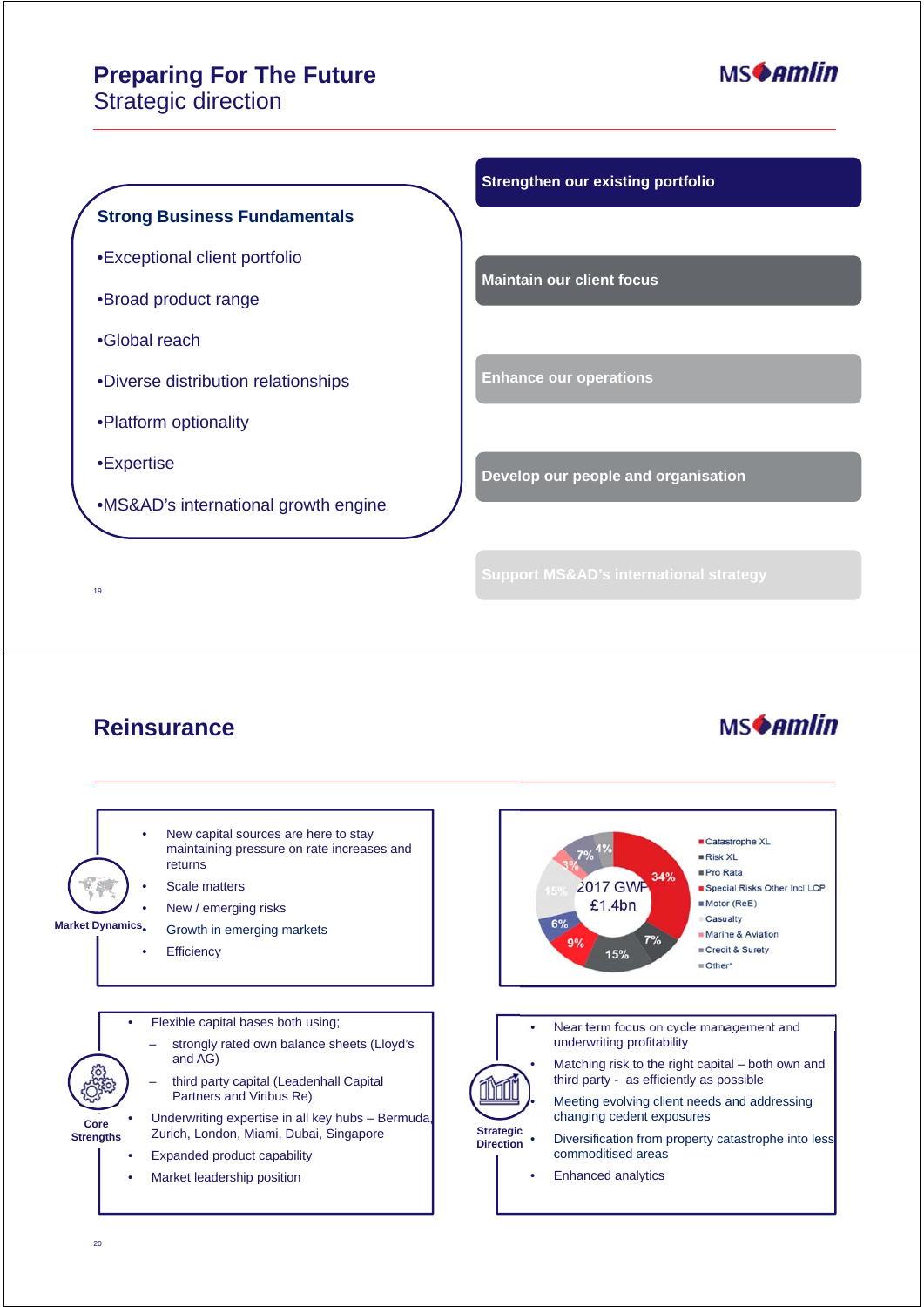# **Marine & Aviation**





# **Property & Casualty**